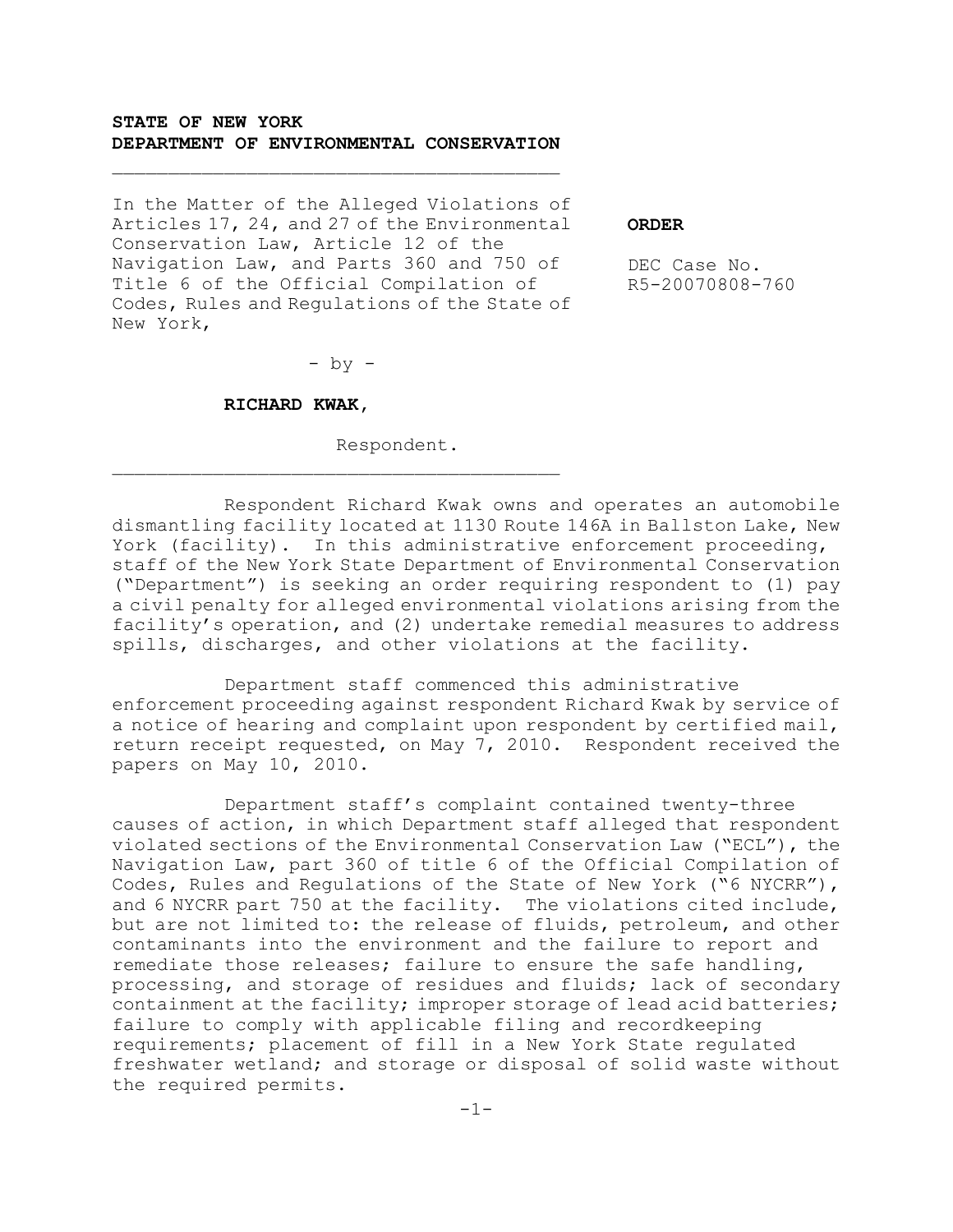Pursuant to 6 NYCRR  $622.4(a)$ , respondent's time to serve an answer to the complaint expired at the end of May 2010, and this time was not extended by Department staff. Respondent failed to file an answer, and Department staff subsequently filed a motion for default judgment, dated September 9, 2010, with the Department's Office of Hearings and Mediation Services. The matter was assigned to Administrative Law Judge ("ALJ") Helene G. Goldberger, who prepared the attached default summary report. I adopt the ALJ's report as my decision in this matter, subject to the following comments.

As the ALJ notes, Department staff has documented several years of serious environmental violations at the facility. Notwithstanding the efforts of Department staff, respondent has failed to address and correct those deficiencies. In this proceeding, Department staff proposes, and the ALJ recommends, a civil penalty of \$150,000, of which \$120,000 would be suspended, contingent upon respondent's compliance with the injunctive relief requested. Based upon the record, I conclude that the proposed civil penalty of \$150,000 is appropriate. Although the severity and longstanding nature of the violations support a reduction in the amount of the suspended penalty (and a corresponding increase in the amount of the payable penalty), the more compelling need is for respondent to direct his resources to remediate the problems as soon as possible. This consideration, together with the incentive that suspending a substantial portion of the penalty should provide to implement the remedial measures, and other specific circumstances of this matter, support Department staff's penalty proposal that the ALJ has recommended be adopted. Acccordingly, I adopt the ALJ's recommendation.

With respect to the measures that Department staff recommended to address the violations, the ALJ has supplied greater detail with respect to remedial activities (see Default Summary Report, at 7-9). Her recommendations, along with Department staff's recommendations, are appropriate, authorized, and consistent with the actions that are required for the facility to come into compliance.<sup>1</sup> I have, however, made some minor adjustment to the sequence and timing of the remedial measures for purposes of consistency.

÷,

 $^1$  The ALJ recommends that in the event that respondent remains non-compliant, the matter should be referred to the District Attorney of Saratoga County or the Office of the New York Attorney General for criminal proceedings after the first deadline in the compliance schedule is missed (see Default Summary Report, at 10). I decline to accept this recommendation, so as not to foreclose other appropriate administrative options. Accordingly, if respondent fails to comply with this order, Department staff is directed to immediately notify the Department's Office of General Counsel for consideration of appropriate future action.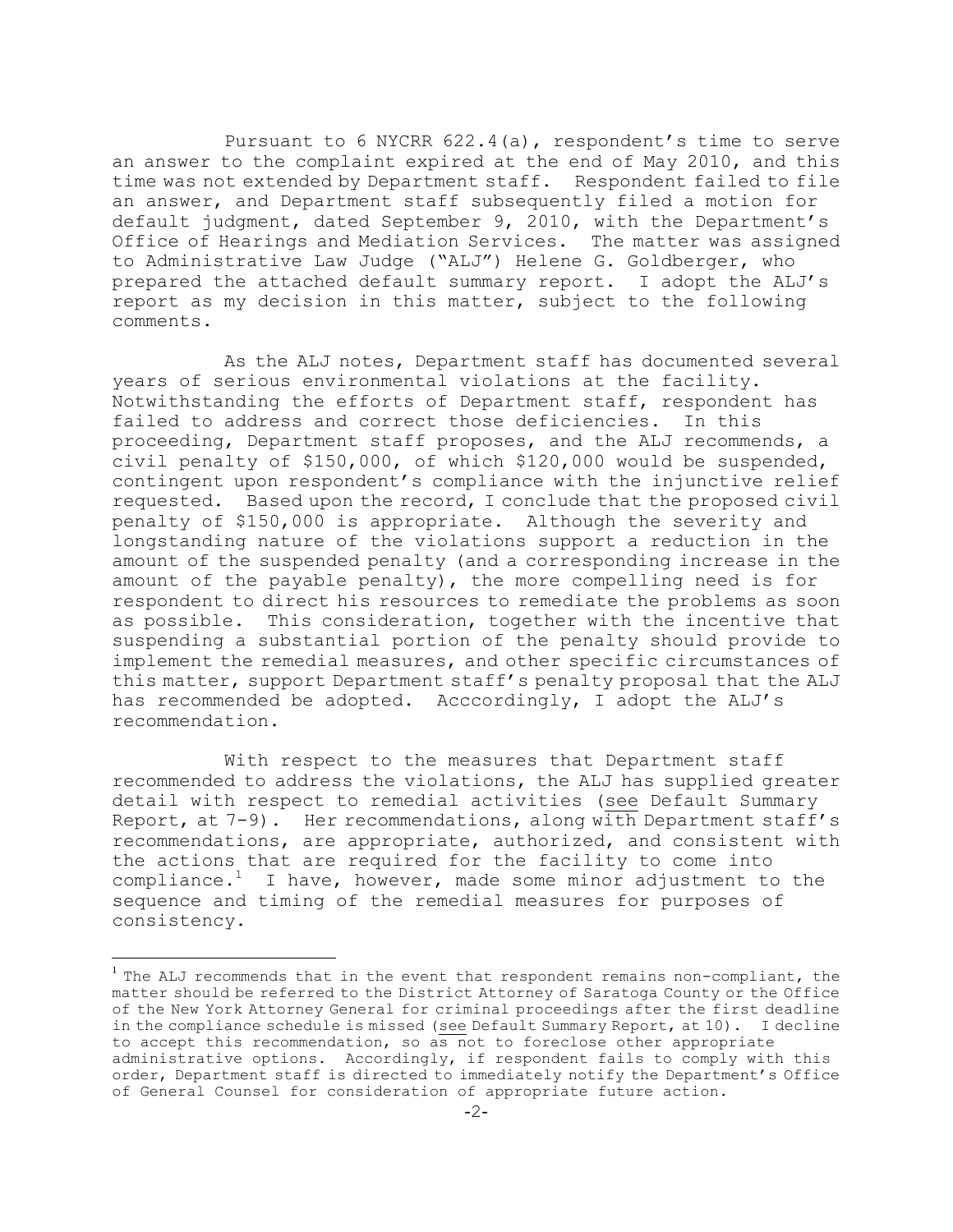**NOW, THEREFORE,** having considered this matter and being duly advised, it is **ORDERED** that:

I. Pursuant to 6 NYCRR 622.15, Department staff's motion for a default judgment is granted.

II. Respondent Richard Kwak is adjudged to be in default and to have waived his right to a hearing in this enforcement proceeding. Accordingly, the allegations against respondent, as contained in Department staff's complaint, are deemed to have been admitted by respondent.

III. Respondent is adjudged to have violated:

- A. ECL § 27-2303(1), for the failure to submit an annual report to the Department for 2008 and 2009 and failure to submit an annual report to the Department in a timely manner for 2006 and 2007;
- B. ECL § 27-2303(2), for the failure to conduct all fluid draining, removal, and collection activities at the facility on asphalt, concrete, or other surface that allows equivalent protections to surface and groundwater;
- C. ECL § 27-2303(3), for the failure to completely drain, remove, collect, and store fluids for appropriate use, treatment, or disposal;
- D. ECL § 27-2303(6), for the failure to maintain fluids in appropriate containers for specific waste vehicle fluids, failure to store fluids in closed containers in good condition, failure to clearly and legibly mark the contents of these containers, and failure to maintain the containers on a bermed asphalt, concrete surface, or other surface that allows equivalent protection to groundwater;
- E. ECL § 27-2303(7), for the failure to keep lead acid batteries off the ground and covered in order to restrict water from coming into contact with the batteries, failure to maintain those batteries in leak proof containers separately from intact lead acid batteries, and failure to provide for absorption of any leakage;
- F. ECL § 27-2303(9) and 6 NYCRR § 360-13.1, for the failure to keep the number of waste tires off vehicles stored at the facility to less than one thousand or to obtain a permit;
- G. ECL § 27-2303(10), for the intentional release of fluids onto the ground or surface water;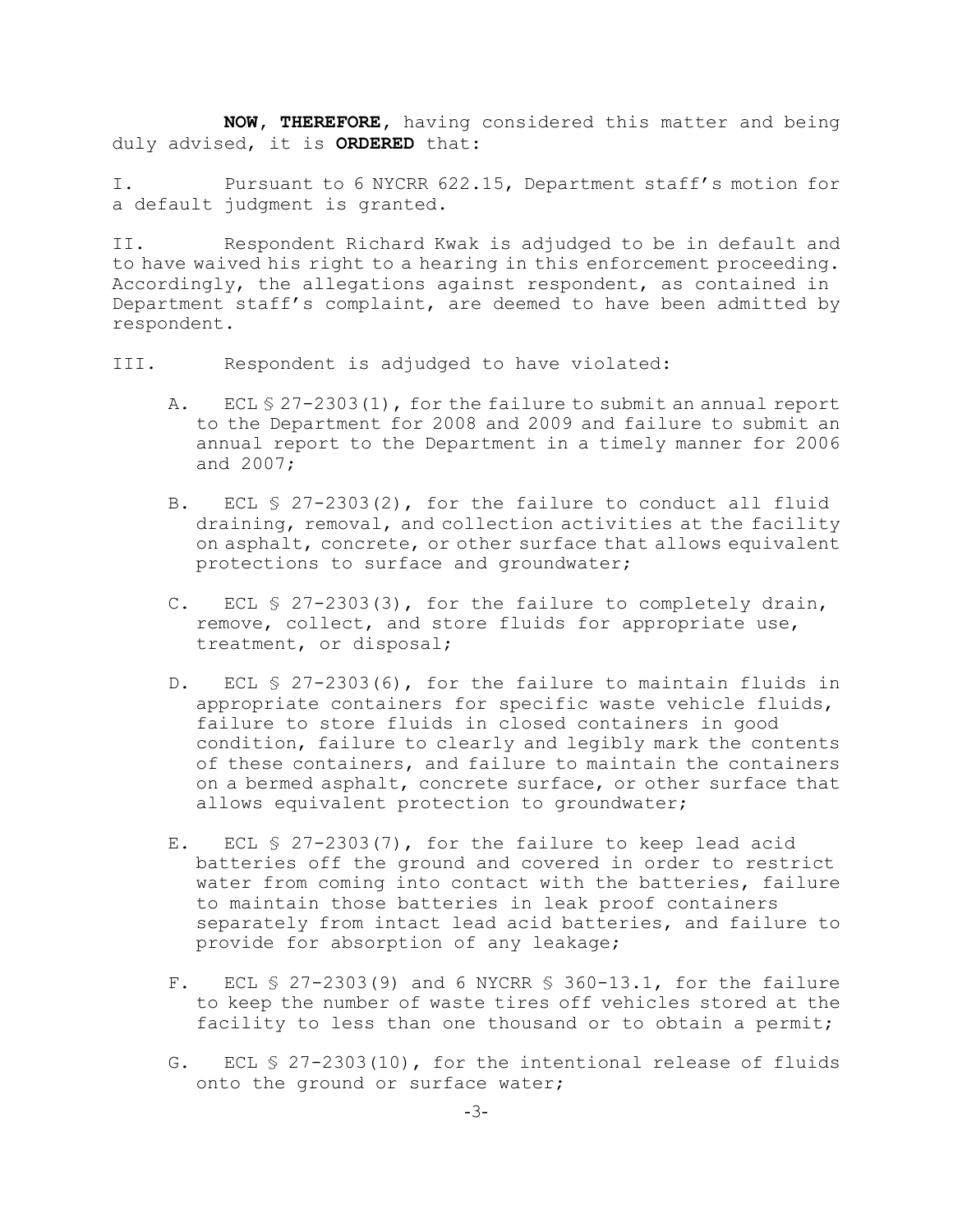- H. ECL § 27-2303(12), for the failure to properly control access to and use of the facility with fencing, gates, signs, or natural barriers;
- I. ECL § 27-2303(14), for the failure to ensure the safe handling, processing, and storage of residues, including, but not limited to, product left over after an automobile is crushed and parts have been extracted, in such a manner as to prevent off-site migration of run-off;
- J. ECL § 27-2303(17), for the failure to have a contingency plan for the facility in the event of a fire, a spill or release of vehicle waste fluids, or the receipt of unauthorized material;
- K. ECL § 27-2303(18), for the failure to maintain records indicating the date upon which an end of life vehicle is received;
- L. 6 NYCRR § 360-13.3(a), for the failure to maintain an operations and maintenance manual at the facility;
- M. 6 NYCRR § 360-13.3(c), for the failure to maintain access roads that are passable at all times for fire-fighting and emergency response equipment; failure to have an active hydrant or viable fire pond on the facility and fully charged large capacity carbon dioxide or dry chemical fire extinguishers located in strategically placed enclosures throughout the entire facility; failure to maintain waste tire piles accessible on all sides to firefighting and emergency equipment; failure to eliminate potential ignition sources, and failure to remove combustibles or other flammable liquids from the vicinity of tire piles;
- N. 6 NYCRR § 360-13.3(d), for the failure to maintain signage at the facility's entrance directing visitors to report to the facility office and failure to maintain a 6-foot fence with locked gate restricting access to the facility;
- O. 6 NYCRR § 360-13.3(e), for the failure to maintain records including daily logs regarding receipt and removal of waste tires and failure to submit quarterly and annual waste tire reports to the Department;
- P. Navigation Law § 173(1), for the discharge of petroleum in numerous areas of the facility;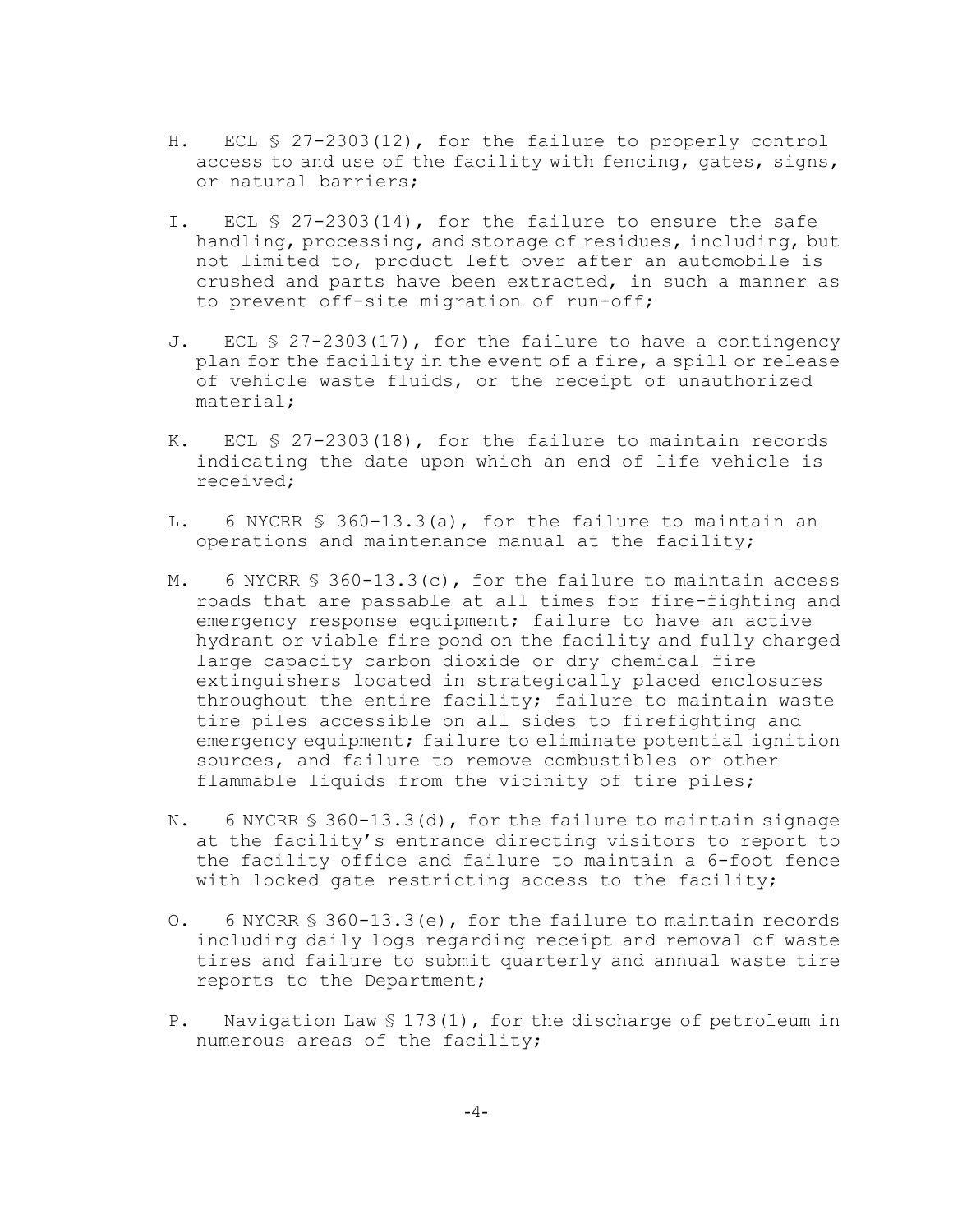- Q. Navigation Law § 175, for the failure to immediately notify the Department of petroleum discharges;
- R. Navigation Law § 176, for the failure to immediately contain petroleum discharges;
- S. ECL § 17-0501, for the discharge of petroleum-based wastes and other wastes onto the ground and into an unnamed tributary of the Alplaus Kill (a Class C water of the state), a Class 2 freshwater wetland (B-31), and groundwater;
- T. ECL § 24-0701, for dumping and discharging rubbish, fill, waste, and petroleum based products into Class 2 freshwater wetland B-31 without a permit;
- U. 6 NYCRR § 360-1.5, for the disposal of solid waste at the facility without a permit; and
- V. 6 NYCRR § 750-1.4(b), for the failure to submit a Notice of Intent pursuant to the State Pollutant Discharge Elimination System Multi-Sector General Permit No. GP-0-06-002.

IV. Respondent Richard Kwak is hereby assessed a civil penalty in the amount of one hundred fifty thousand dollars (\$150,000), of which one hundred twenty thousand dollars (\$120,000) shall be suspended contingent upon respondent's compliance with the terms and conditions of this order. The non-suspended portion of the civil penalty (thirty thousand dollars [\$30,000]) shall be due and payable within thirty (30) days after service of this order upon respondent. Payment shall be made in the form of a cashier's check, certified check, or money order payable to the order of the "New York State Department of Environmental Conservation" and mailed to the Department at the following address:

> Christopher A. Lacombe, Esq. Regional Attorney New York State Department of Environmental Conservation Region 5 Headquarters 1115 NYS Route 86 P.O. Box 296 Ray Brook, New York 12977

If respondent fails to comply with any of the terms and conditions of this order, the suspended portion of the penalty (\$120,000) shall become immediately due and payable, and is to be submitted in the same form and to the same address as the non-suspended portion of the penalty.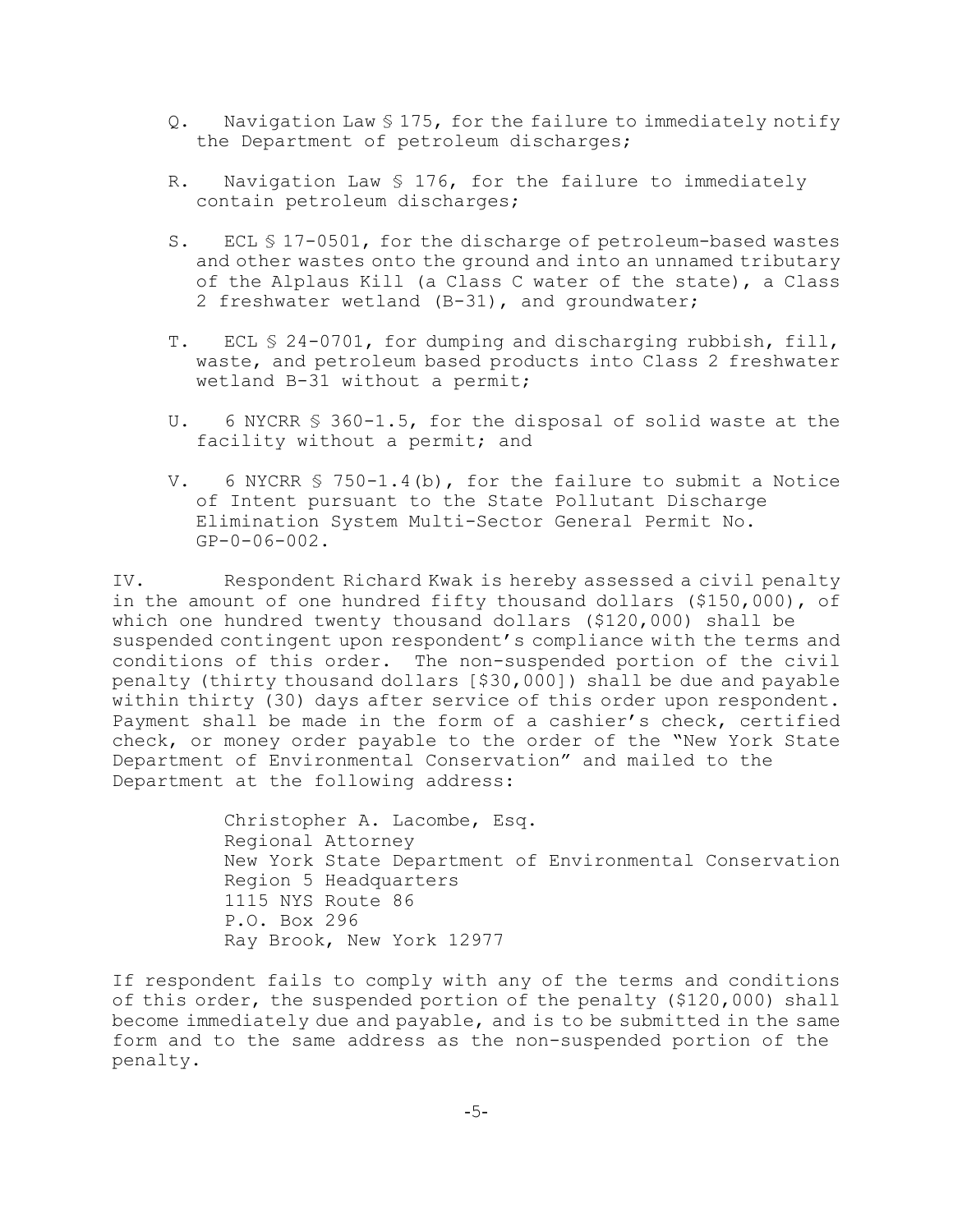V. For purposes of remediating the facility, respondent shall undertake the following:

- A. upon service of the order upon respondent, immediately cease all car crushing operations at the facility until respondent has (1) constructed an appropriate surface containment pad; (2) identified, labeled, stored or disposed all the fluids at the facility; and (3) received Department staff's approval to recommence crushing operations;
- B. upon service of the order upon respondent, immediately cease the acceptance of all waste tires (except for those affixed on an end of life vehicle brought to the facility) until respondent has removed and properly disposed of all the waste tires currently at the facility;
- C. upon service of the order upon respondent, begin to maintain records indicating the date upon which an end of life vehicle is received at the facility;
- D. within thirty (30) days of the service of the order upon respondent, retain the services of an environmental engineering firm to prepare a work plan to remediate conditions at the facility and to bring the facility into compliance with applicable environmental laws and regulations. Within sixty (60) days of the service of the order upon respondent, submit an approvable work plan to Department staff, which is to include the following:
	- 1. measures to remediate soil and ground and surface water contamination at the facility, including but not limited to the excavation and disposal of all petroleum-stained soils at the facility, and measures to address any petroleum-impacted surface or groundwater;
	- 2. a plan and schedule for removal of all fill from the wetland and the regulated adjacent area;
	- 3. a schedule of when remedial measures will be undertaken and the expected completion dates;
	- 4. a contingency plan and operation and maintenance plan for the facility; and
	- 5. the opportunity for a joint site visit by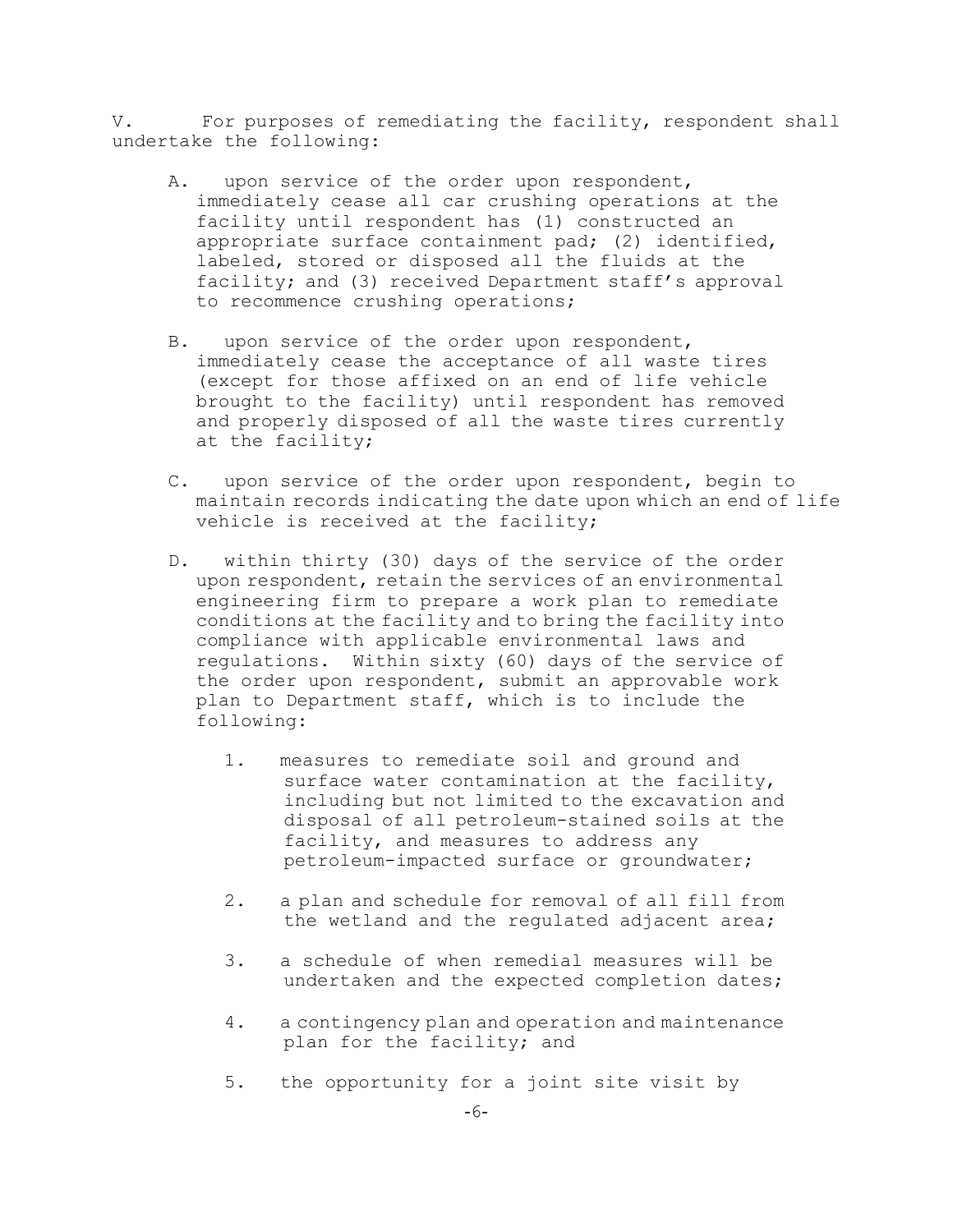Department staff, respondent, and respondent's engineering firm, to identify and review all areas of contamination at the facility.

Upon the approval of the work plan by Department staff, respondent shall immediately implement it.

- E. within thirty (30) days of the service of the order upon respondent, remove all lead acid batteries from the ground of the facility;
- F. within thirty (30) days of the service of the order upon respondent, store all broken or leaking lead acid batteries in a leak proof container which is separate from intact lead acid batteries, with protections in place to absorb any leakage; arrange for proper transport and disposal of all broken or leaking batteries by a licensed hauler to an approved recycling or disposal facility; and submit documentation of such disposal or recycling to Department staff;
- G. within thirty (30) days of the service of the order upon respondent, place all lead acid batteries under a cover or tarp;
- H. within thirty (30) days of the service of the order upon respondent, complete the annual report forms for waste fluid disposal for 2008 and 2009 and submit them to the Department;
- I. within forty-five (45) days of the service of the order upon respondent, retain a licensed hauler to remove and transport all on-site waste fluids to an authorized facility for recycling or disposal and submit documentation of such removal, recycling, or disposal to Department staff;
- J. within sixty (60) days of the service of the order upon respondent, erect and maintain fencing, gates, signs, or natural barriers to minimize trespass and abandonment of waste fluids and solid waste;
- K. within sixty (60) days of the service of the order upon respondent, retain a licensed hauler to remove all waste tires from the site and transport these tires to a Department-authorized recycling or disposal facility and submit documentation of such removal and disposal or recycling to Department staff;
- L. within sixty (60) days of the service of the order upon respondent, retain a licensed hauler to remove all solid waste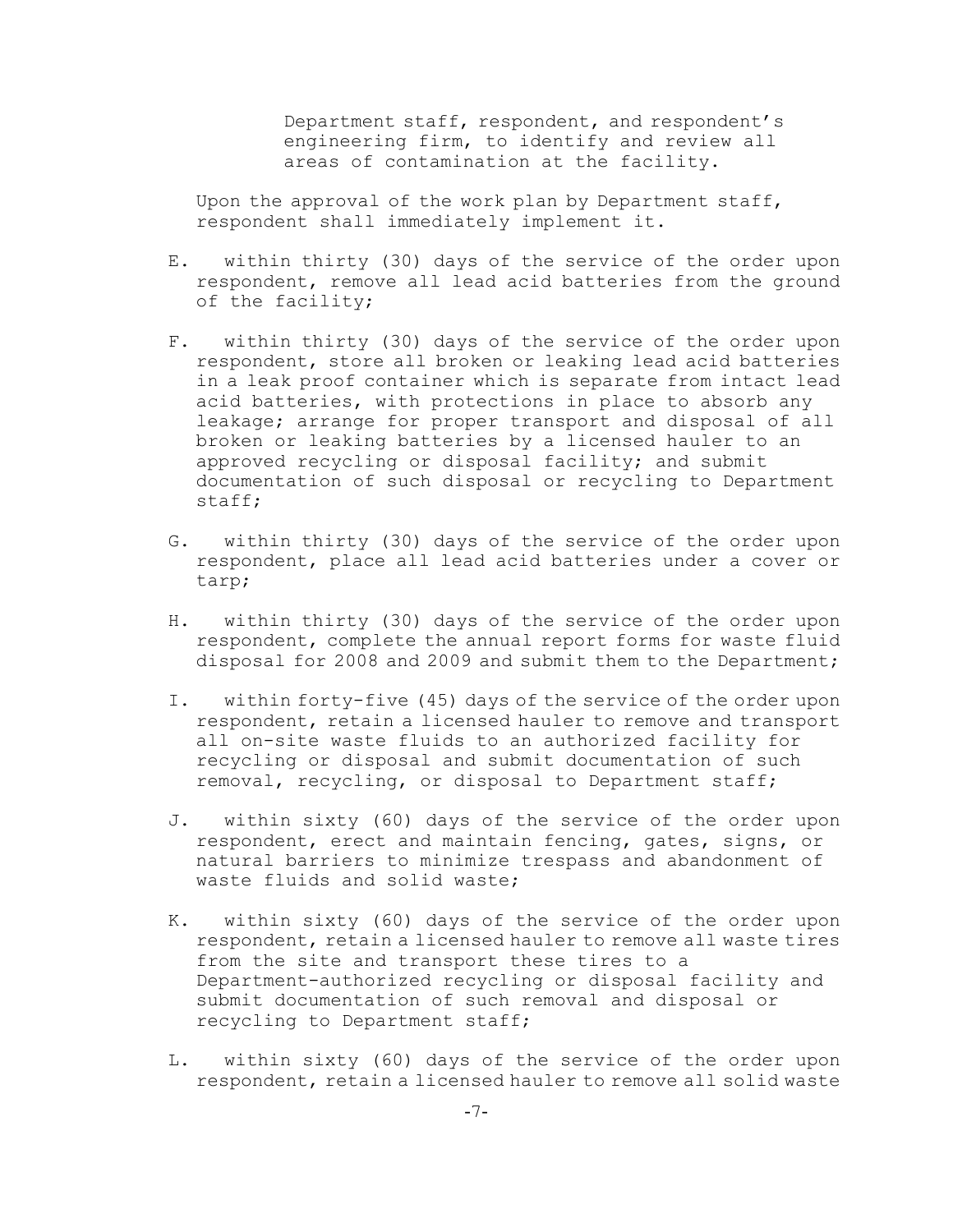from the facility, recycle or dispose of the waste at authorized solid waste management facilities, and submit documentation of such removal and recycling or disposal to Department staff;

- M. within sixty (60) days of the service of the order upon respondent, obtain coverage under the Department's stormwater general permit program for stormwater discharges from the facility;
- N. within sixty (60) days of the service of the order upon respondent, arrange for flagging of freshwater wetland B-31 and its adjacent area on the facility property; and
- O. within one hundred twenty (120) days of the service of the order upon respondent, install, for the draining and storage of waste fluids, an appropriate surface and containment berm made of asphalt, concrete, or other surface that allows equivalent protections to surface and groundwater.

VI. All communications from respondent to the Department concerning this order shall be made to:

> Christopher A. Lacombe, Esq. Regional Attorney New York State Department of Environmental Conservation Region 5 Headquarters 1115 NYS Route 86 P.O. Box 296 Ray Brook, New York 12977

VII. The provisions, terms, and conditions of this order shall bind respondent Richard Kwak, and his agents, heirs, successors, and assigns, in any and all capacities.

> For the New York State Department of Environmental Conservation

> > /s/

Alexander B. Grannis

By:

Commissioner

Dated: October 12, 2010 Albany, New York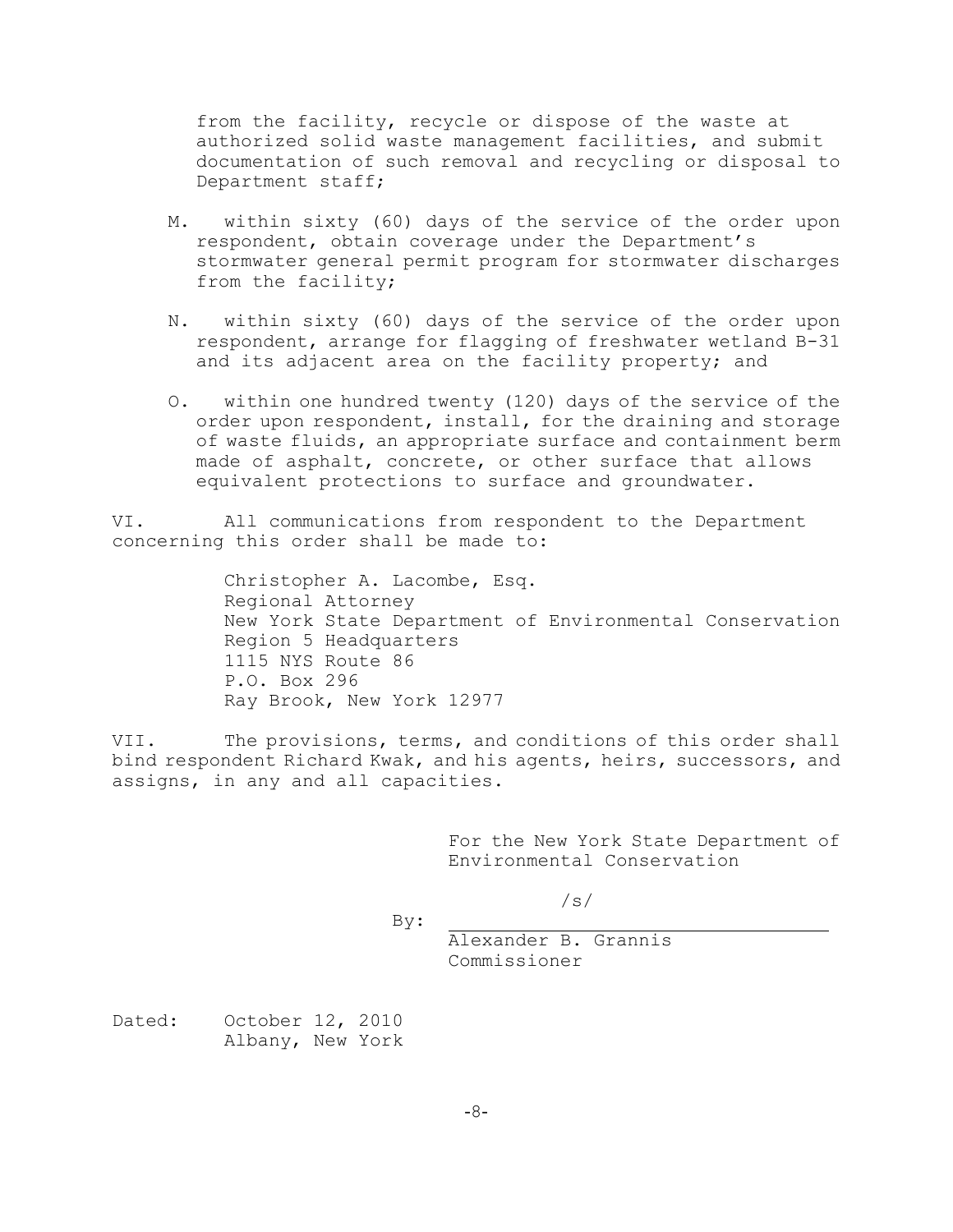# STATE OF NEW YORK : DEPARTMENT OF ENVIRONMENTAL CONSERVATION

----------------------------------------------------------------------------------------------------------------X

In the Matter of the Alleged Violations of **DEFAULT SUMMARY**  Articles 17, 24, and 27 of the Environmental **REPORT** Conservation Law, Article 12 of the Navigation Law, and Parts 360 and 750 of Title 6 **DEC File No. R5-20070808-760** of the New York Compilation of Codes, Rules and Regulations by:

# **RICHARD KWAK,**

Respondent.

------------------------------------------------------------------------------------------------------------------X

#### **Proceedings**

This proceeding involves the automobile dismantling facility known as Glenville Auto that is owned by Richard Kwak and located at 1130 Route 146A in Ballston Lake, New York. The New York State Department of Environmental Conservation (DEC or Department) staff inspected the facility on December 31, 2006, and again on June 27, 2007, September 30, 2008, and documented the respondent's failures to comply with Articles 17, 24, and 27 of the Environmental Conservation Law (ECL) and Parts 360 and 750 of Title 6 of the New York Compilation of Codes, Rules and Regulations (6 NYCRR). The respondent failed to take action to rectify the numerous violations that were spelled out in the notices of violation (NOVs) that staff provided to him at each inspection. On July 14, 2009, staff re-inspected the facility and noted that with few exceptions, the facility remained out of compliance. On May 7, 2010, by certified mail, DEC staff served a notice of hearing and complaint upon Kwak. The certified mail receipt was signed by Richard Kwak or his agent and returned to the Department indicating that he received the notice of hearing and complaint on May 10, 2010.

According to staff, the respondent failed to file an answer to the complaint, and hence, staff moved for a default judgment by motion dated September 9, 2010. The papers that were sent to Chief Administrative Law Judge (CALJ) James T. McClymonds with a copy to Mr. Kwak on September 10, 2010, include: Notice of Motion for Default Judgment and Order; Motion for Default Judgment and Order; Affirmation in Support of Motion for Default Judgment and Order with Exhibits  $A - E$ ; and Affidavit of Kevin Wood dated September 7, 2010. The exhibits are:

- A Affidavit of Service of Notice of Hearing and Complaint dated September 9, 2010 with Exhibit 1 – certified mail receipt and letter dated May 7, 2010 from Regional Attorney Christopher Lacombe to Richard Kwak;
- B Certified Mail Receipt dated May 10, 2010;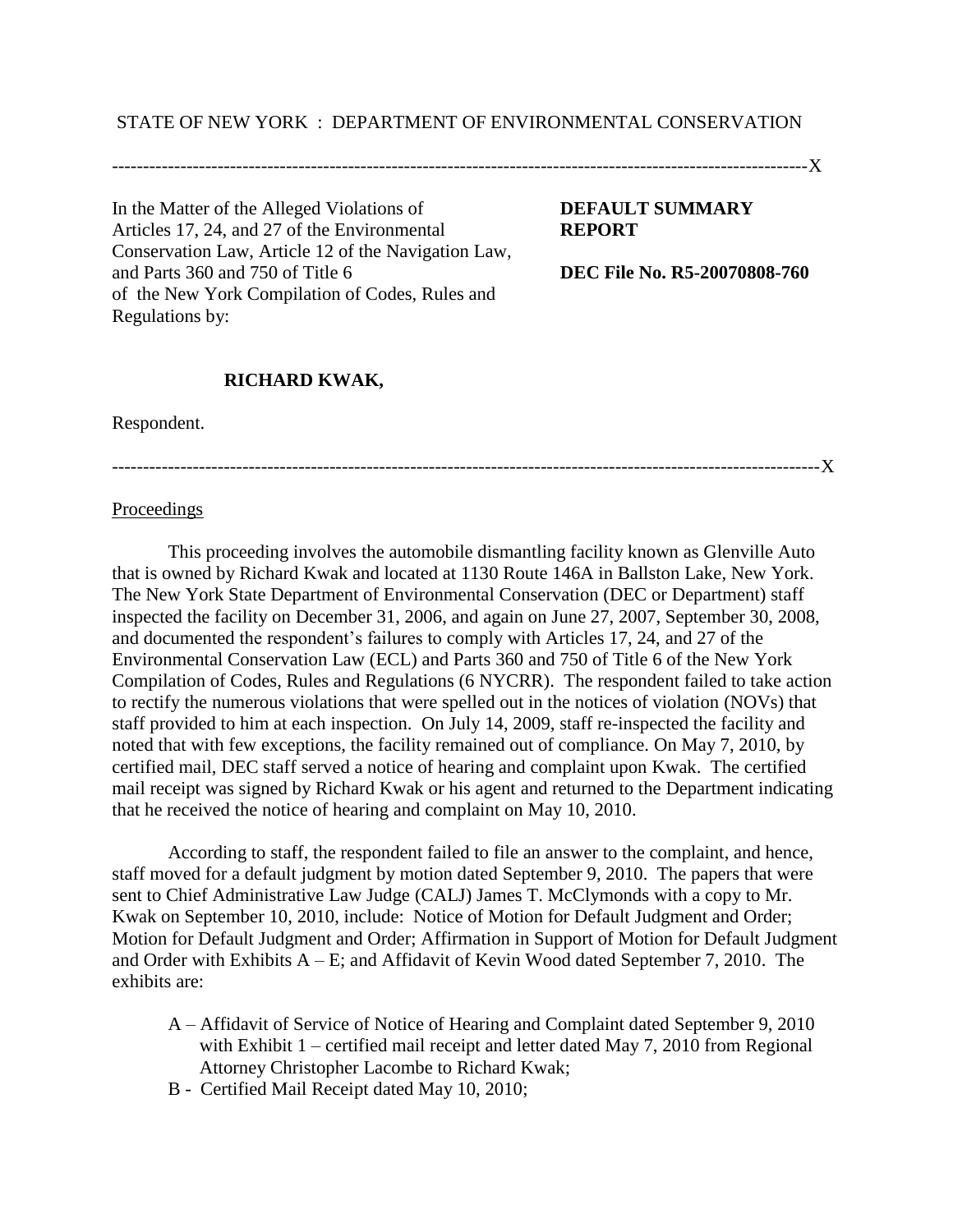C – Notice of Hearing and Complaint with Exhibits A –T as follows:

A – Deeds dated March 21, 2000;

B – Clifton Park tax map dated March 1, 2009;

C – Aerial photograph;

D – Photographs of Glenville Auto from County Route 146A;

E - Photographs of end of life vehicles on site;

F - Vehicle Dismantling Facility Inspection Report dated December 21, 2006;

G - Notice of Violation dated February 23, 2007;

H - Vehicle Dismantling Facility Inspection Report dated June 27, 2007;

I - Vehicle Dismantling Facility Inspection Report dated September 30, 2008;

J - Vehicle Dismantling Facility Inspection Report dated July 14, 2009;

K - Photographs of spill areas at Glenville Auto without asphalt or concrete surfaces under containers;

L - Photographs of batteries, tires, cars, drum in wet areas at Glenville Auto;

M – Photographs of piles of waste tires at Glenville Auto;

N – Photographs of tires and junk vehicles in wetlands at Glenville Auto;

O - Photographs of lack of passable access for firefighting and emergency response equipment at Glenville Auto;

P - Photographs of flammable liquids in vicinity of tire piles at Glenville Auto;

- Q Photographs of entrance to facility and office at Glenville Auto;
- R Photograph of lack of gate to barrier on west side of facility;
- S Aerial map of 1999 amendment to freshwater wetland B-31;

T - Photographs of fill in wetland area at Glenville Auto;

D – Affidavit of Kevin Wood dated September 7, 2010; and

E - Proposed Order.

CALJ McClymonds assigned the matter to me on September 14, 2010. As of the date of this summary report, the DEC Office of Hearings and Mediation Services (OHMS) has not received any reply to staff's motion from the respondent.

## **Discussion**

Section 622.15 of 6 NYCRR, "Default Procedures" provides, in pertinent part: "(b) The motion for a default judgment . . . must contain (1) proof of service upon the respondent of the notice of hearing and complaint or such other document which commenced the proceeding; (2) proof of the respondent's failure to appear or failure to file a timely answer; and (3) a proposed order." In his September 9, 2010, affirmation in support of staff's motion, Regional Attorney Christopher A. Lacombe affirms that "[o]n May 7, 2010, Betty Vann, a secretary in this office, served via U.S. Postal Service Certified Mail with U.S. Postal Service Domestic Return Receipt annexed thereto, a Notice of Hearing and Complaint upon Richard Kwak. . . . Subsequently, this office received the aforementioned U.S. Postal Service Domestic Return Receipt signed by, or on behalf of, the Respondent, Richard Kwak, bearing a delivery date of May 10, 2010. . . . Respondent failed to file an Answer to the Complaint or have any other contact with the Department." A copy of Betty Vann's affidavit of service and the certified mail receipts are attached to Mr. Lacombe's affirmation as Exhibits A and B.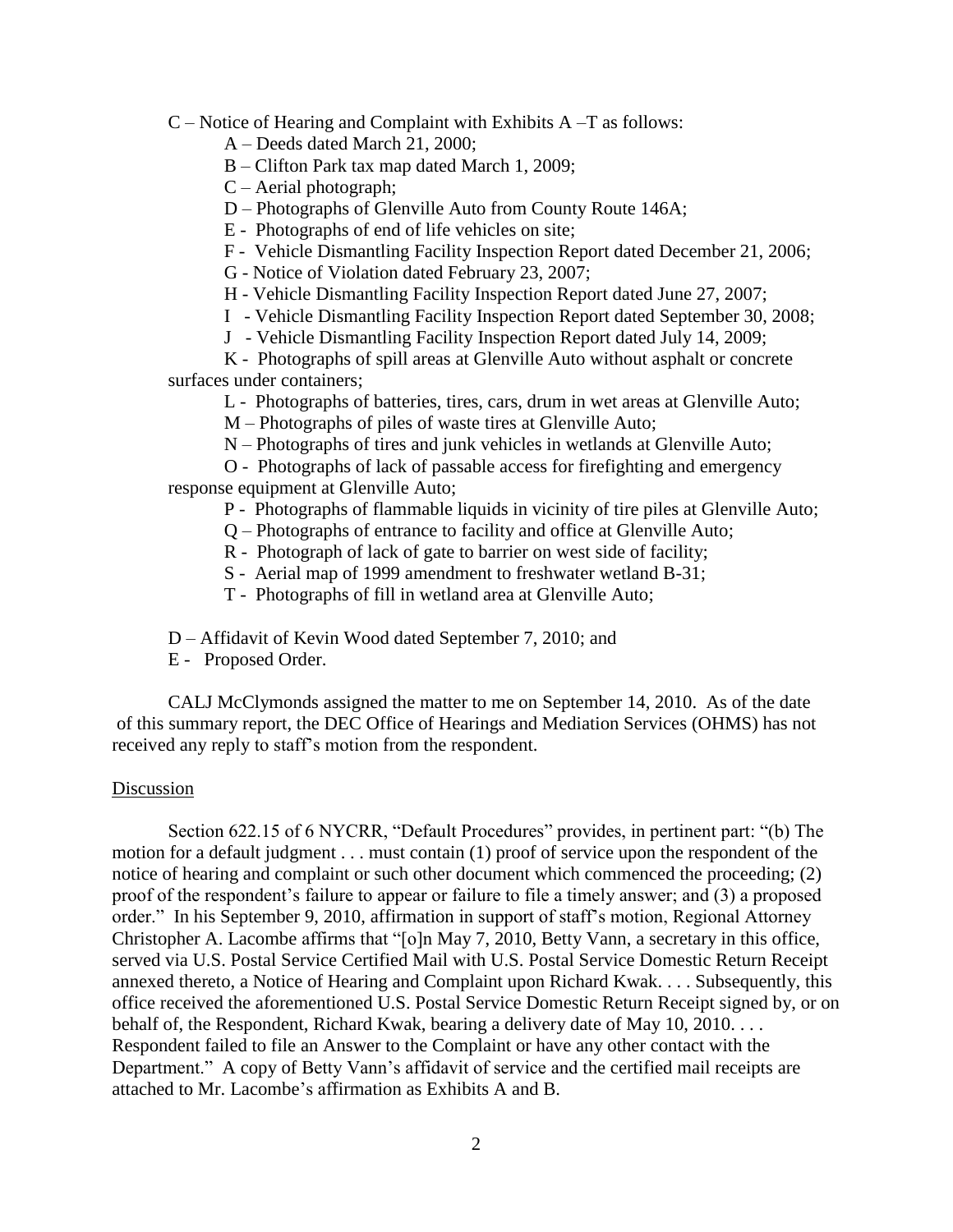In both the affirmation of Mr. Lacombe and the affidavit of Kevin Wood and the supporting exhibits, the staff describes in detail their repeated efforts to gain the respondent's compliance with the relevant law and regulations. The staff's descriptions of the site and the photographs provided as exhibits portray an array of extremely serious environmental violations that have existed for several years at minimum. Exhibit E to Mr. Lacombe's affirmation is staff's proposed order.

Staff has met the requirements for a default judgment.

# Penalty

The staff's uncontested allegations, which are deemed admitted as a result of the default, demonstrate that the respondent has violated multiple regulations at its automobile dismantling facility. More particularly, staff alleges that the respondent:

- 1) failed to submit an annual report to the Department for 2008 and 2009 and failed to submit an annual report to the Department in a timely manner for 2006 and 2007, in continuing violation of ECL § 27-2303(1);
- 2) failed to conduct all fluid draining, removal, and collection activities on asphalt or concrete surface or other surface that allows equivalent protections to surface and groundwater, in continuing violation of ECL § 27-2303(2);
- 3) failed to completely drain, remove, collect and store fluids for appropriate use, treatment or disposal, in continuing violation of ECL § 27-2303(3);
- 4) failed to maintain fluids in appropriate containers for specific waste vehicle fluid; to store fluids in closed containers in good condition; to clearly and legibly mark these containers as to contents; and to maintain them on bermed asphalt or concrete surface or surface that allows equivalent protection to groundwater, in continuing violation of ECL § 27-2303(6);
- 5) failed to maintain lead acid batteries off the ground and covered so as to restrict water from coming into contact with batteries and to maintain them in leak proof containers separately from intact lead acid batteries and to provide for materials to absorb any leakage, in continuing violation of ECL § 27-2303(7);
- 6) failed to keep the number of waste tires off vehicles store on property to less than one thousand or to obtain a permit, in continuing violation of ECL § 27-2303(9) and 6 NYCRR § 360-13.1;
- 7) intentionally released fluids onto the ground or surface water, in continuing violation of ECL § 27-2303(10);
- 8) failed to properly control access to and use of the facility with fencing, gates, signs or natural barriers, in continuing violation of ECL § 27-2303(12);
- 9) failed to ensure the safe handling, processing and storage of residues, including, but not limited to, product left over after an automobile is crushed and parts have been extracted, in such a manner as to prevent off-site migration of run-off, in continuing violation of ECL § 27-2303(14);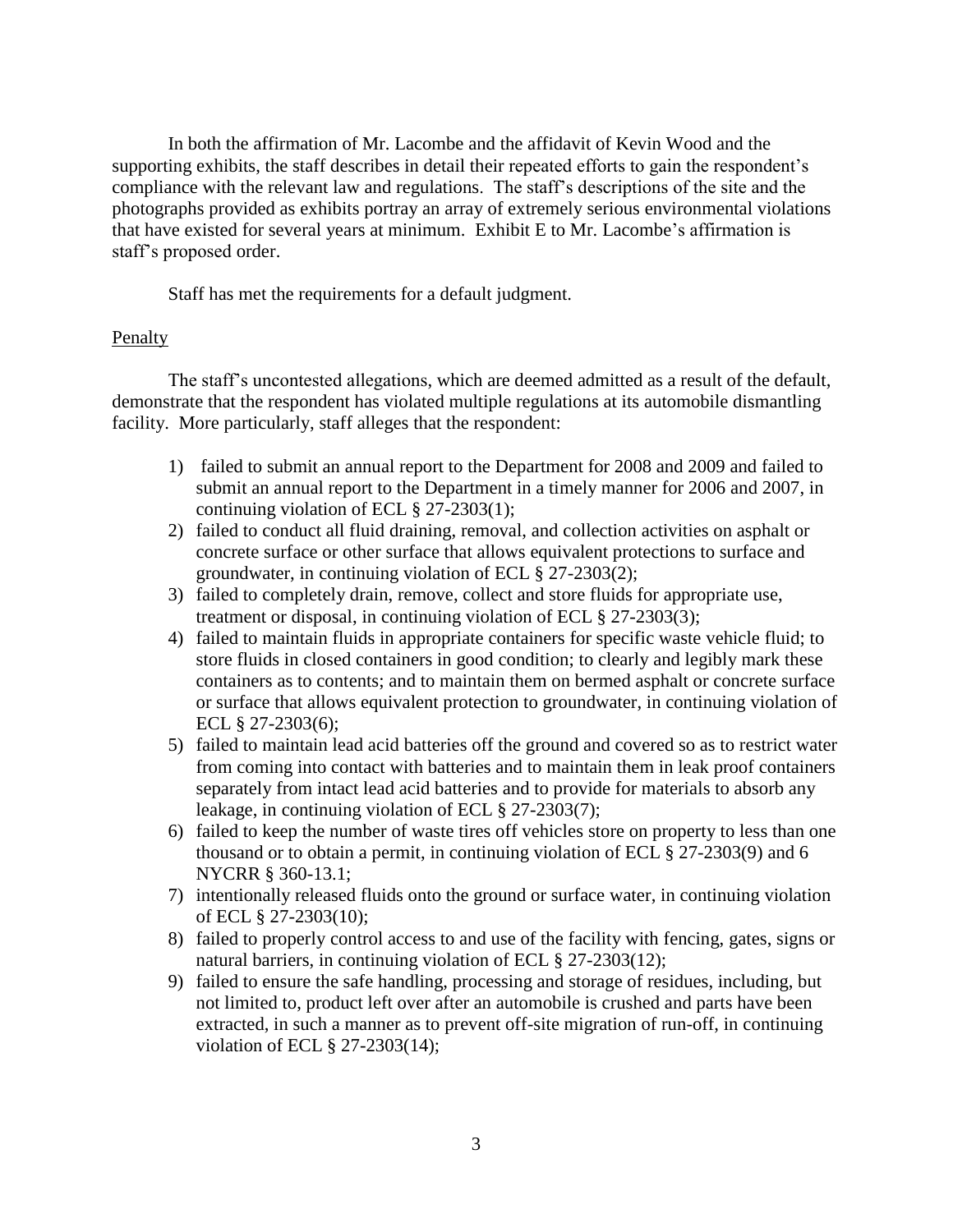- 10) failed to have a contingency plan for the facility in the event of a fire, a spill or release of vehicle waste fluids, or receipt of unauthorized material, in continuing violation of ECL § 27-2303(17);
- 11) failed to maintain records indicating the date upon which an end of life vehicle is received, in continuing violation of ECL § 27-2303(18);
- 12) failed to maintain an operation and maintenance manual on the property, in continuing violation of 360-13.3(a);
- 13) failed to maintain access roads that are passable at all times for fire-fighting and emergency response equipment; failed to have an active hydrant or viable fire pond on the facility and fully charged large capacity carbon dioxide or dry chemical fire extinguishers located in strategically placed enclosures throughout the entire facility in quantities as deemed necessary; failed to maintain waste tire piles accessible on all sides to firefighting and emergency equipment; failed to eliminate potential ignition sources and remove combustibles as they accumulate; and maintained flammable liquids in vicinity of tire piles, in continuing violation of 6 NYCRR  $\S$  360-13.3(c);
- 14) failed to maintain signage at facility's entrance directing visitors to report to facility office and failed to maintain 6-foot fence with locked gate restricting access to facility, in continuing violation of 6 NYCRR § 360-13.3(d);
- 15) failed to maintain records including daily log regarding receipt and removal of waste tires and submit quarterly and annual report to DEC, in continuing violation of 6 NYCRR § 360-13.3(e);
- 16) discharged petroleum in numerous areas of the facility, in continuing violation of Navigation Law  $\S 173.1^1$ ;
- 17) failed to immediately notify the Department of petroleum discharges, in continuing violation of Navigation Law § 175;
- 18) failed to immediately contain petroleum discharges, in continuing violation of Navigation Law § 176;
- 19) discharged petroleum-based wastes and other wastes onto the ground and into an unnamed tributary of the Alplaus Kill, a Class C water of the state, into a Class 2 freshwater wetland B-31, and into groundwater, in continuing violation of ECL § 17- 0501;
- 20) dumped and discharged rubbish, fill, waste and petroleum based products into Class 2 freshwater wetland B-31 without a permit, in continuing violation of ECL § 24-0701;
- 21) disposed of solid waste at this facility without a permit to do so, in continuing violation of 6 NYCRR § 360-1.5; and
- 22) failed to submit Notice of Intent or Transfer (NOIT) to DEC to obtain coverage pursuant to the State Pollutant Discharge Elimination System Multi-Sector General Permit No. GP-0-06-002, in continuing violation of 6 NYCRR § 750-1.4(b).

In its complaint, staff provided notice to the respondent that it was seeking an order for a civil penalty in an amount of \$150,000 and an order requiring the respondent to perform the following:

 $\overline{a}$ 

<sup>&</sup>lt;sup>1</sup> In staff's seventeenth cause of action it alleges that the respondent violated Navigation Law § 183.1 by discharging petroleum. This is apparently a typographical error as the correct citation is Navigation Law § 173(1).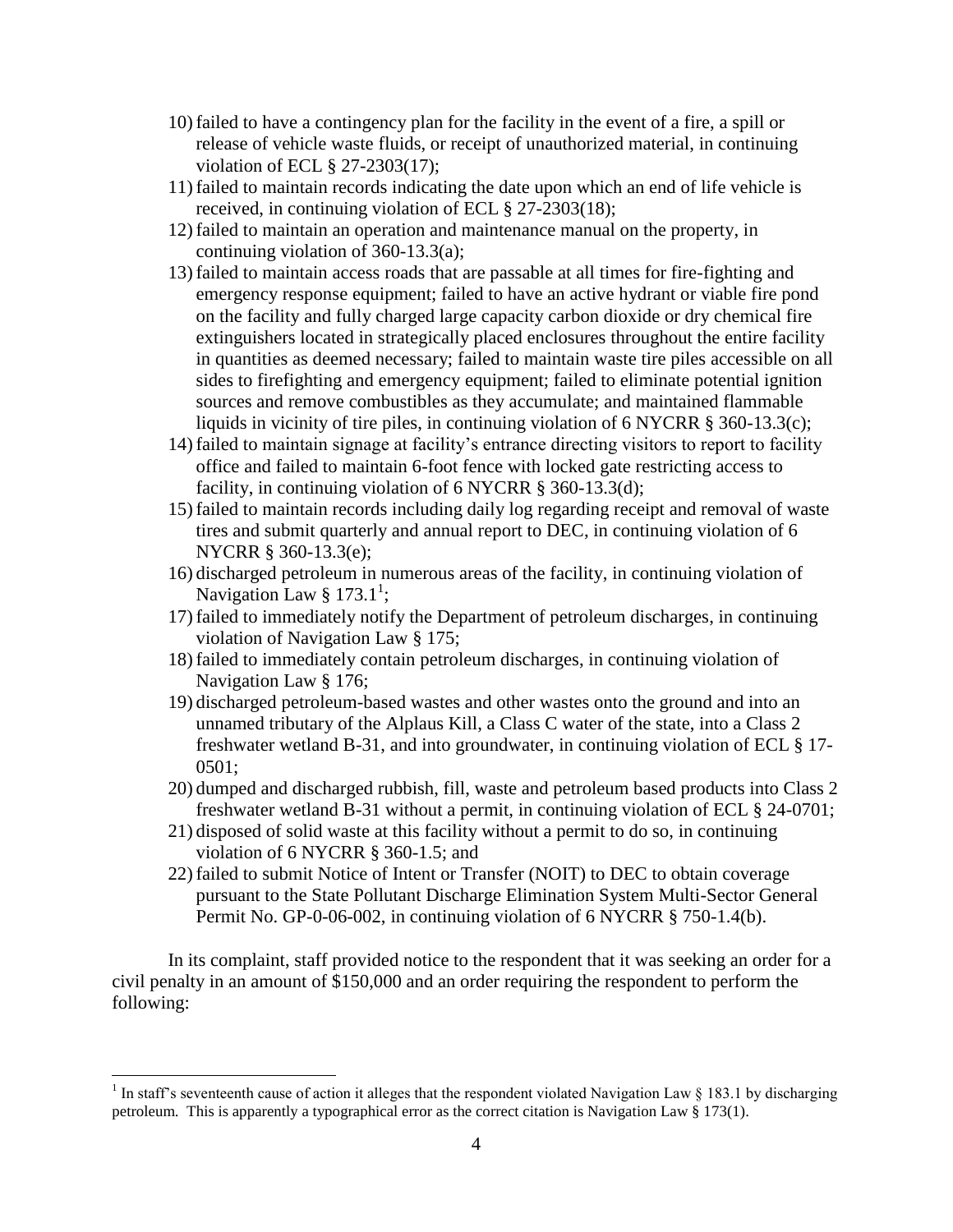- within 30 days of the issuance of the order, remove all lead acid batteries from the ground of the facility;
- within 30 days of the issuance of the order, store all broken or leaking batteries in a leak proof container which is separate from intact lead acid batteries, with provisions in place to absorb any leakage;
- within 30 days of the issuance of the order, place all lead acid batteries under a cover or tarp;
- within 30 days of the issuance of the order, complete annual report forms for waste fluid disposal for 2008 and 2009;
- within 45 days of the issuance of the order, retain a licensed hauler to remove and transport all on-site waste fluids to an authorized facility for proper recycling or disposal;
- within 60 days of the issuance of the order, erect and maintain fencing, gates, signs or natural barriers to minimize trespass and abandonment of wastes;
- within 60 days of the issuance of the order, retain a licensed hauler to remove all waste tires from the site and transport these tires to a Department-authorized recycling or disposal facility;
- within 60 days of the issuance of the order, retain a licensed hauler to remove all solid waste from the facility and recycle/dispose of at authorized solid waste management facilities;
- within 120 days of the issuance of the order, install an appropriate surface for draining and storing waste fluids; such surface to be made of asphalt, concrete or another material that allows equivalent protections to surface and groundwater;
- cease the processing of vehicles (draining, crushing, etc.) until this pad is installed;
- secure and label all fluids on site;
- remove stored fluids in a timely fashion consistent with applicable laws;
- address all petroleum stained soils on-site through excavation and documented disposal;
- address any petroleum impacted surface water through containment and removal and eliminate source of contamination;
- if needed, assess any impacts to soils, surface water, and groundwater not addressed in the above items;
- within 60 days of the issuance of the order, remove all fill from the wetland and buffer area;
- within 60 days of the issuance of the order, obtain coverage under the general permit for the storm water discharges from his automobile recycling facility; and
- such other and further relief as the Commissioner may deem appropriate.

The staff has documented nearly four years of serious environmental violations at this facility along with repeated communications with the respondent to obtain compliance without bringing an enforcement proceeding. Despite the staff's willingness to give time to the respondent to come into compliance, the respondent has utterly failed to meet these requirements. The conditions at this facility present a potential threat to the community of Ballston Lake based upon the proximity of leaking petroleum and battery acid to tire piles and surface and groundwaters.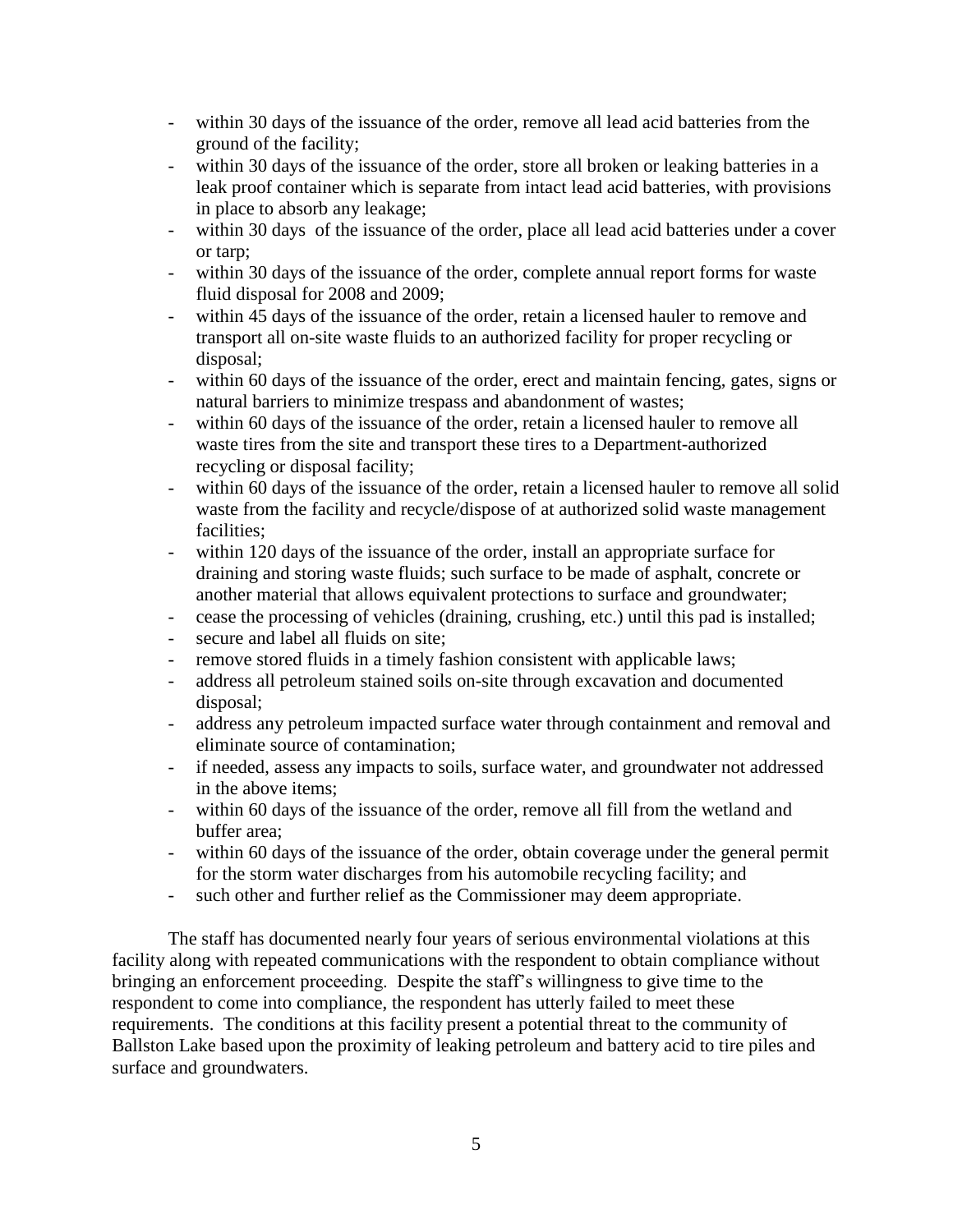ECL § 71-1929 (water violations) provides for penalties of up to \$37,500 per day for each violation of Titles 1-11 and 19 of Article 17. ECL § 71-2303 (wetland violations) provides for a penalty not to exceed \$3,000 for every violation of Article 24. Navigation Law § 192 (petroleum spill) provides for penalties of not more than \$25,000 and if the violation of Article 12 of the Navigation Law is of a continuing nature, each day becomes "an additional, separate and distinct offense." ECL 71-2703 (solid waste) provides for a penalty not to exceed \$22,500 for each violation and an additional \$22,500 for each day a violation of Article 27 continues. ECL § 71-4003 is a general penalty provision for violations not otherwise addressed in Article 71 of the statute and provides for penalties of \$500 per violation and \$500 for each additional day the violation continues. This statute is applied to the violations of Title 23, Article 27, because no other statute establishes an applicable penalty for such violations. Clearly, based upon the uncontested evidence submitted by staff, the penalties in this matter would quickly add up into the millions of dollars.

DEC Environmental Engineer Kevin Wood, the individual who conducted the four inspections of the facility, has meticulously spelled out the conditions at the site as well as his calculations and rationale for the penalties staff has requested for the violations of Title 23 of Article 27 of the ECL, Part 360 of Title 6 of NYCRR, the Navigation Law, and Articles 17 and 24 of the ECL. I find these recommendations to be reasonable although it is clear (as indicated by Mr. Wood in his affidavit) that a much higher penalty could be ordered if not actually extracted from this respondent.<sup>2</sup> Because Mr. Wood has appropriately broken down the penalty request per violation with references to the applicable statutes and policies, I see no reason to reiterate the request in detail here. *See*, Wood Affidavit, ¶¶ 5-73. With respect to staff's request to suspend the bulk of the penalty, I agree with staff that in order to encourage compliance the request for suspension of \$120,000 is appropriate, even thought the respondent has provided no reason for leniency.

Each of these penalty provisions of the ECL and Navigation Law also allow for the Commissioner to order injunctive relief. As noted above, staff has requested that the Commissioner order numerous measures to address the violations including the removal of the waste tires, the proper storage of petroleum, batteries, and fluids, establishment of operational plans, identification of materials, and access controls, clean up of the spills and contaminated soils, removal of materials from wetlands, removal of solid waste and liquids from facility, creation of appropriate pad for crushing of cars so as to contain fluids, and the cessation of crushing activities until such pad is constructed. Staff's requests for injunctive relief address all the appropriate categories based upon the violations, law and policy. However, based upon the respondent's unwillingness to embark upon the organization and cleanup of the facility as staff has recommended to him for a period of 43 months, it is unlikely that he alone would succeed in such efforts.

In his affidavit, Mr. Wood stated that "[t]his solid waste has been on site from December 21, 2006 until July 14, 2009. . . . Each time I have inspected the facility I have recommended to Respondent that he begin organizing the facility by crushing the junk cars on site, selling the

 $\overline{a}$ 

 $2$  I would only bring to staff's attention that DEE-22, the penalty schedule contained in the Petroleum Bulk Storage Inspection Enforcement policy, is meant for matters in which the respondents agree to settle violations in a consent order. However, it is certainly a logical place to start in developing a penalty amount.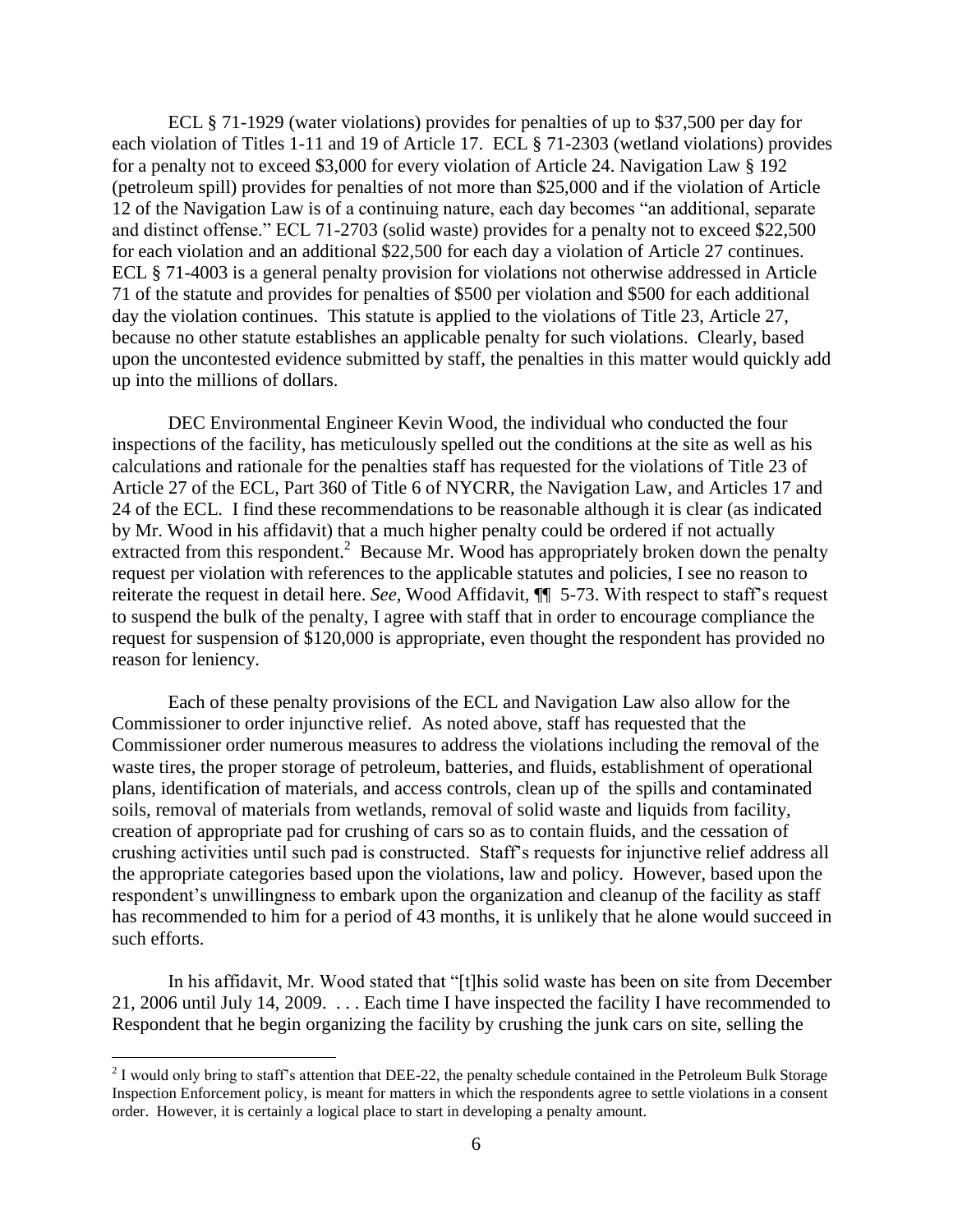recyclable metals, disposing of the construction and demolition materials at a land fill and properly disposing of waste tires. Respondent's commitment and effort in removing this solid waste material has been, at best, marginal."  $\P$  37. Mr. Wood also states that "[r]espondent's facility is highly disorganized. It has a large number of junk cars which should be crushed and recycled. In addition, Respondent's facility has construction and demolition materials on its grounds. Lastly, between 5,000 and 10,000 waste tires are located on the site. Cumulatively, these individual items make the site very disorganized and ultimately noncompliant." ¶ 36.

As noted on the DEC website, "automobile recycling is one of the largest recycling industries in the United States, but without proper waste handling it can cause significant environmental impacts." <http://www.dec.ny.gov/chemical/8505.html>. Accordingly, in 2006, the Legislature enacted Chapter 180 of the Laws of 2006 - Article 27 Title 23: Vehicle Dismantling Facilities. This law expanded the existing solid waste management requirements for these facilities in order to address the generation of vehicle fluids and waste components such as mercury switches, lead-acid batteries, etc. Because these elements can contribute to and cause environmental degradation related to storm water, hazardous waste, air emissions, and petroleum spills, in addition to the solid waste management concerns particularly with respect to waste tires, this law was enacted to address and prevent such impact.

From the documentation produced by staff in its motion for a default judgment, the respondent's facility embodies all of the environmental problems that the Vehicle Dismantling Facilities law endeavored to address. In order to attempt to provide the most effective means of addressing the environmental hazards that exist at this facility, I recommend that the Commissioner order the respondent to retain the services of an environmental engineering firm that will develop a plan for the remediation of this facility including the cleanup of the petroleum spills and any contaminated soils and water. This plan would also require the flagging of the wetland boundaries and specifications for the removal of any solid waste and contamination from freshwater wetland B-31. Upon approval by DEC of this plan, the respondent, under the supervision of the environmental engineering firm he employs and the Department staff would embark on the cleanup of this facility. This is in keeping with the orders that the Department has issued in many matters with respect to petroleum spills. In addition, I agree with staff that pending the construction of a concrete or similar pad to retain fluids, the respondent should be enjoined from crushing more cars. I would strengthen this injunction by recommending that the Commissioner enjoin the crushing of more cars until all drums, batteries, and fluids are cleaned up from the grounds including containment, identification and labeling, and removal. As part of this order, staff must be permitted to continue to access the facility as needed.

Accordingly, I recommend that the Commissioner adopt the staff's recommendations for the penalty and incorporate staff's requests for injunctive relief into an order that also requires the supervisory and planning aspects I suggest as follows:

within 30 days of the issuance of the order, the respondent is to retain the services of an environmental engineering firm that will have access to the facility and prepare a work plan that will be submitted to the Department staff for review and approval and will provide for a site visit to determine the extent of any soil and water contamination. Within 60 days of the service of the order, the work plan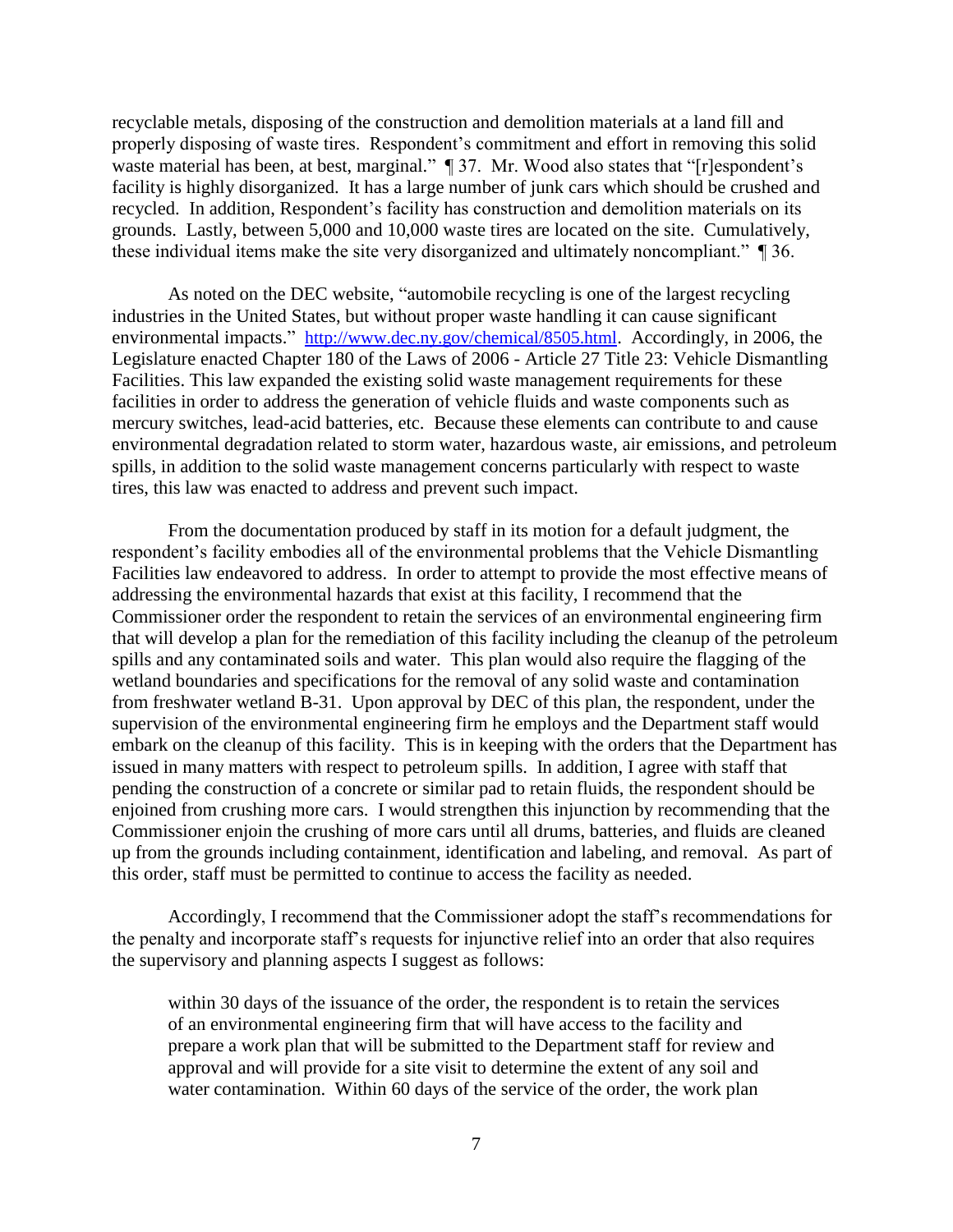that provides for measures and a schedule to remediate any soil and water contamination and address the source of such contamination shall be submitted to DEC for approval. The work plan will also include a plan to address the numbered measures below and will be submitted to the Department for review and approval;

any contamination will be remediated no later than 120 days from the issuance of the Commissioner's order; upon service of the Commissioner's order, the respondent will cease all car crushing until such time as he has constructed the appropriate containment pad and cleaned up and properly stored, identified and labeled and/or disposed of all the fluids currently on the site and received the Department staff's approval to recommence crushing;

upon service of the Commissioner's order, the respondent will cease the acceptance of all waste tires until such time as he has removed and properly disposed of all the waste tires currently on the facility property via a licensed hauler to an appropriate solid waste or recycling facility and submitted such documentation to the Department; and

the respondent will continue to allow Department staff access to this facility to ascertain the status of the cleanup and remediation.

- 1) within 30 days of the issuance of the Commissioner's order, the respondent shall remove all lead acid batteries from the ground of the facility;
- 2) within 30 days of the issuance of the Commissioner's order, the respondent shall store all broken or leaking batteries in a leak proof container which is separate from intact lead acid batteries, with provisions to be in place to absorb any leakage and arrange for proper transport and disposal of the broken or leaking batteries by a licensed hauler to an approved facility and submit documentation of such disposal to DEC;
- 3) within 30 days of issuance of the Commissioner's order, the respondent shall place all lead acid batteries under a cover or tarp;
- 4) within 30 days of the issuance of the Commissioner's order, the respondent shall complete the annual report forms for waste fluid disposal for 2008 and 2009;
- 5) within 45 days of issuance of the Commissioner's order, the respondent shall retain a licensed hauler to remove and transport all on-site waste fluids to an authorized facility for proper recycling or disposal and submit documentation of such removal and disposal/recycling to the Department;
- 6) within 60 days of issuance of the Commissioner's order, the respondent shall erect and maintain fencing, gates, signs or natural barriers to minimize trespass and abandonment of wastes;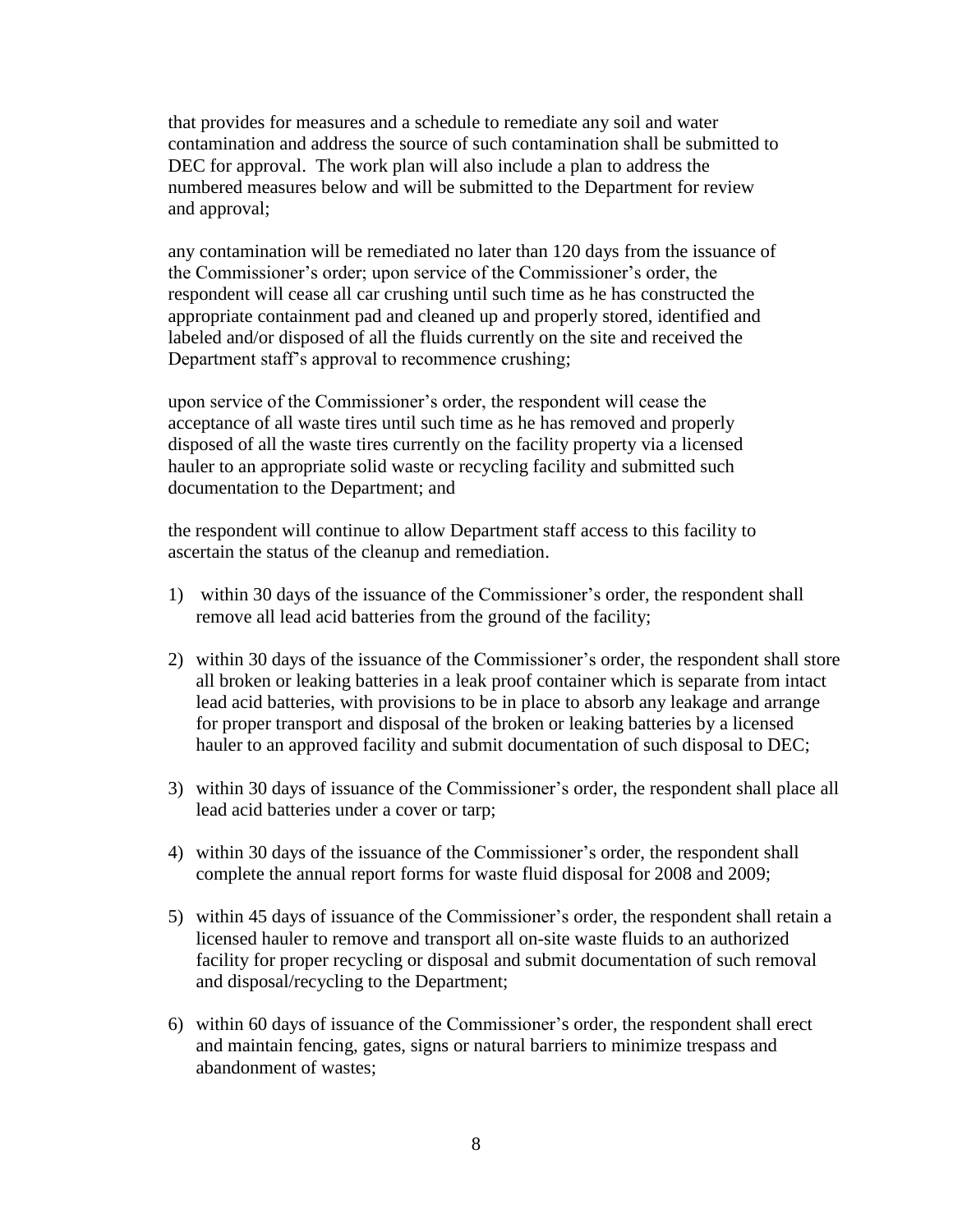- 7) within 60 days of the issuance of issuance of the Commissioner's order, the respondent shall retain a licensed hauler to remove all waste tires from the site and transport these tires to a Department-authorized recycling or disposal facility and submit documentation of such removal and disposal/recycling to the Department pursuant to  $6$  NYCRR  $§$  360-13.3(e);
- 8) within 60 days of the issuance of the Commissioner's order, the respondent shall retain a licensed hauler to remove all solid waste from the facility and recycle or dispose of the waste at authorized solid waste management facilities and submit documentation of such removal and recycling or disposal to the Department;
- 9) within 120 days of the issuance of the Commissioner's order, the respondent shall install an appropriate containment pad and berm for draining and storing waste fluids made of asphalt, concrete or another surface that allows equivalent protections to surface and groundwater;
- 10) within 10 days of issuance of the Commissioner's order, the respondent shall secure and label all fluids on site;
- 11) the respondent shall remove stored fluids in a timely fashion consistent with applicable laws;
- 12) within 90 days of the issuance of the Commissioner's order, the respondent shall arrange for flagging of the wetland and adjacent area on this facility and submit as part of the work plan, a plan and schedule for removal of all fill from the wetland and regulated adjacent area;
- 13) within 60 days of the issuance of the Commissioner's order, the respondent shall obtain coverage under the general permit for the storm water discharges from the automobile recycling facility.
- 14) within 60 days of issuance of the Commissioner's order, the respondent shall complete a contingency plan and operation and maintenance plan for the facility; and
- 15) within 7 days of the issuance of the Commissioner's order, the respondent shall begin to maintain records indicating the date upon which an end of life vehicle is received pursuant to ECL § 27-2303(18).

## Conclusion

The respondent, Richard Kwak, is in default for failure to submit an answer to the staff's notice of hearing and complaint. Deeming the allegations of the complaint as admitted by respondent, he is in violation of the cited provisions of ECL Articles 17, 24, and 27, Parts 360 and 750 of 6 NYCRR, and of the Navigation Law §§ 173, 175, and 176. Based upon the lengthy period of time that has elapsed since the Department staff notified the respondent of the many serious violations at its facility and the respondent's failure to comply with the Department's